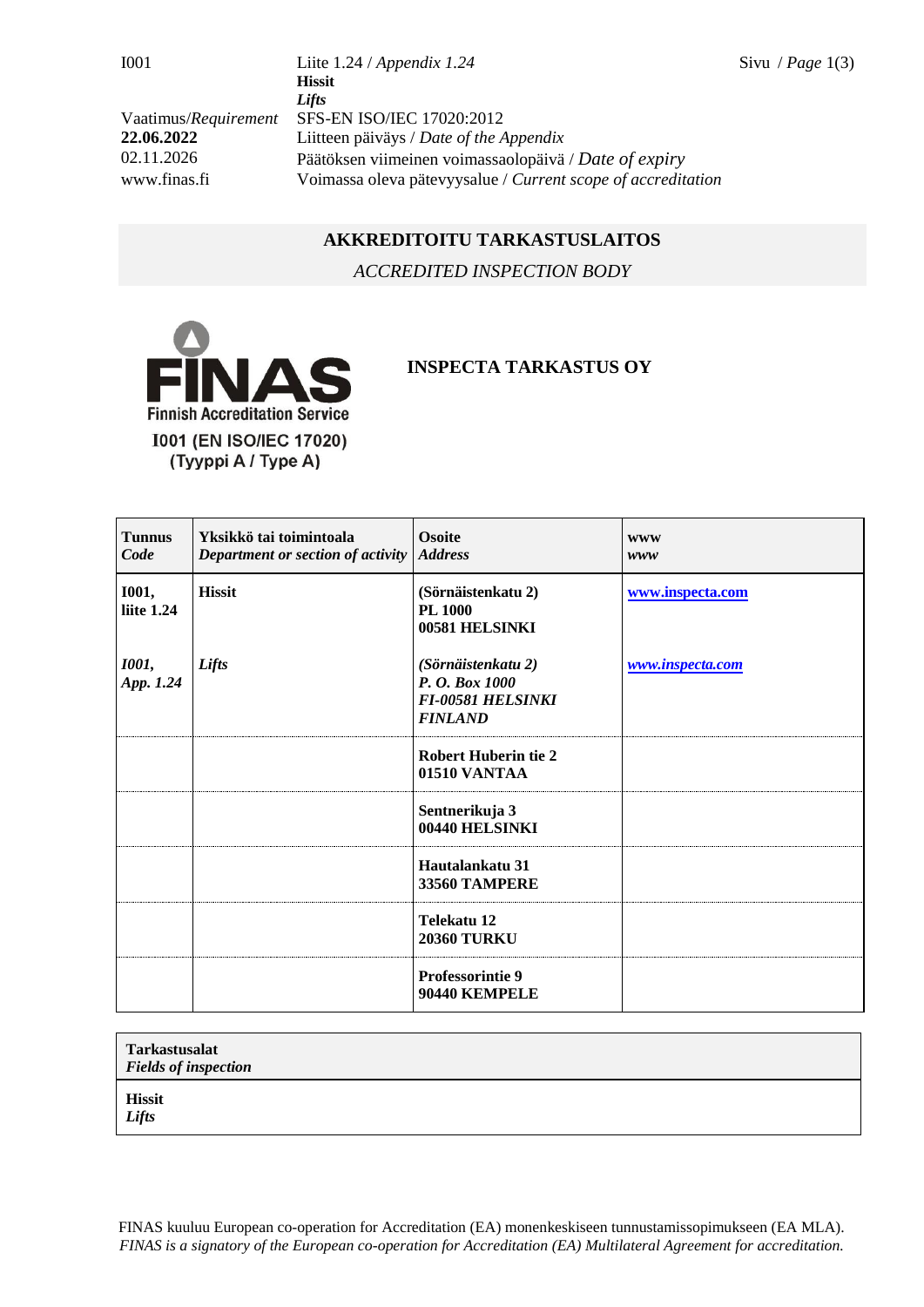| <b>PÄTEVYYSALUE</b>                                                                                                 |                                                                                                                                               |                                                                                                                                                                                                                                                   |  |  |  |
|---------------------------------------------------------------------------------------------------------------------|-----------------------------------------------------------------------------------------------------------------------------------------------|---------------------------------------------------------------------------------------------------------------------------------------------------------------------------------------------------------------------------------------------------|--|--|--|
| <b>SCOPE OF ACCREDITATION</b>                                                                                       |                                                                                                                                               |                                                                                                                                                                                                                                                   |  |  |  |
| <b>Tarkastuksen kohde</b>                                                                                           | Tarkastustyyppi<br>Type of inspection                                                                                                         | Tarkastuksessa käytettävät<br>vaatimukset<br>(säädökset, standardit, muut                                                                                                                                                                         |  |  |  |
| <b>Field of inspection</b>                                                                                          |                                                                                                                                               | normatiiviset asiakirjat)<br><b>Inspection criteria</b><br>(regulations, standards, other<br>normative documents)                                                                                                                                 |  |  |  |
| <b>Hissit</b><br>Lifts                                                                                              |                                                                                                                                               |                                                                                                                                                                                                                                                   |  |  |  |
| Henkilöhissi<br>Elevators                                                                                           | Muutostyön tarkastus<br>Alteration inspection<br>Määräaikaistarkastus<br>Periodic inspection                                                  | Hissiturvallisuuslaki<br>(1134/2016)<br>VNa 289/2017<br>työympäristöstä aluksessa<br>Lift Safety Act (1134/2016)<br>Decision of the Council of<br>State on the Working<br><b>Environment on Ships</b><br>(289/2017)                               |  |  |  |
| Liukuportaat ja – käytävät<br>Kevythissit<br><b>Escalators and passenger</b><br>conveyors<br><b>Light Elevators</b> | Varmennustarkastus<br>Verification inspection<br>Muutostyön tarkastus<br>Alteration inspection<br>Määräaikaistarkastus<br>Periodic inspection | Hissiturvallisuuslaki<br>(1134/2016)<br>VNa 289/2017<br>työympäristöstä aluksessa<br>Lift Safety Act (1134/2016)<br>Decision of the Council of<br>State on the Working<br><b>Environment on Ships</b><br>(289/2017)                               |  |  |  |
| Nosto-ovet<br>Vertical lifting doors                                                                                | Varmennustarkastus<br>Verification inspection<br>Määräaikaistarkastus<br>Periodic inspection                                                  | Hissiturvallisuuslaki<br>(1134/2016)<br>Lift Safety Act<br>(1134/2016)                                                                                                                                                                            |  |  |  |
| Henkilöpaternosterit<br>Paternoster lifts                                                                           | Muutostyön tarkastus<br>Alteration inspection<br>Määräaikaistarkastus<br>Periodic inspection                                                  | Hissiturvallisuuslaki<br>(1134/2016)<br>Lift Safety Act<br>(1134/2016)                                                                                                                                                                            |  |  |  |
| Hyllystöhissi<br>Rail dependent storage and<br>retrieval equipment                                                  | Käyttöönottotarkastus<br>Määräaikaistarkastus<br>Initial inspection<br>Periodic inspection                                                    | Valtioneuvoston asetus<br>(403/2008) työvälineiden<br>turvallisesta käytöstä ja<br>tarkastamisesta (403/2008)<br>muutoksineen, 33-34§).<br>Government Decree on the<br>Safe Use and Inspection of<br>Work Equipment (403/2008<br>changes, 33-34§) |  |  |  |

FINAS kuuluu European co-operation for Accreditation (EA) monenkeskiseen tunnustamissopimukseen (EA MLA). *FINAS is a signatory of the European co-operation for Accreditation (EA) Multilateral Agreement for accreditation.*